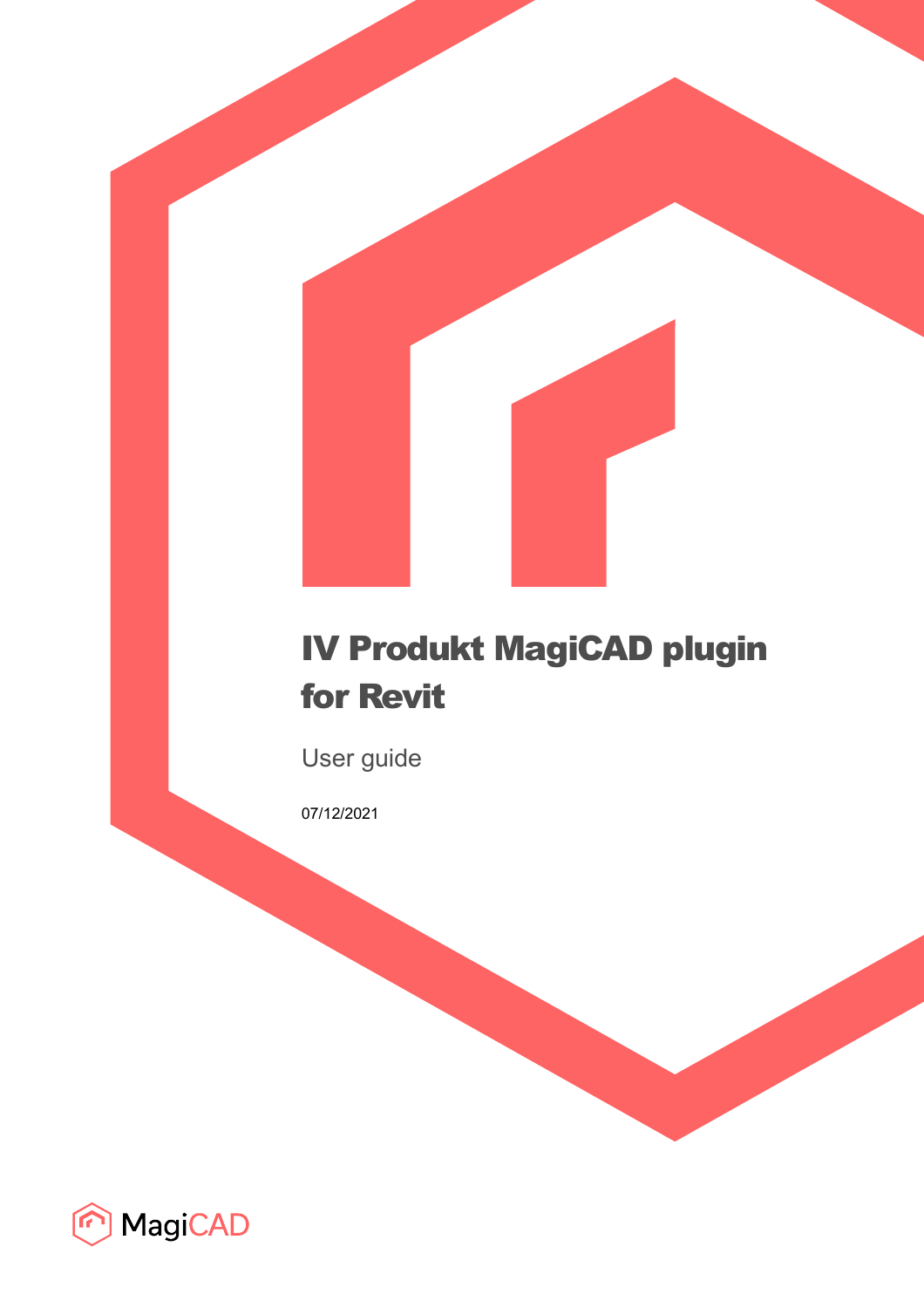

## **Content**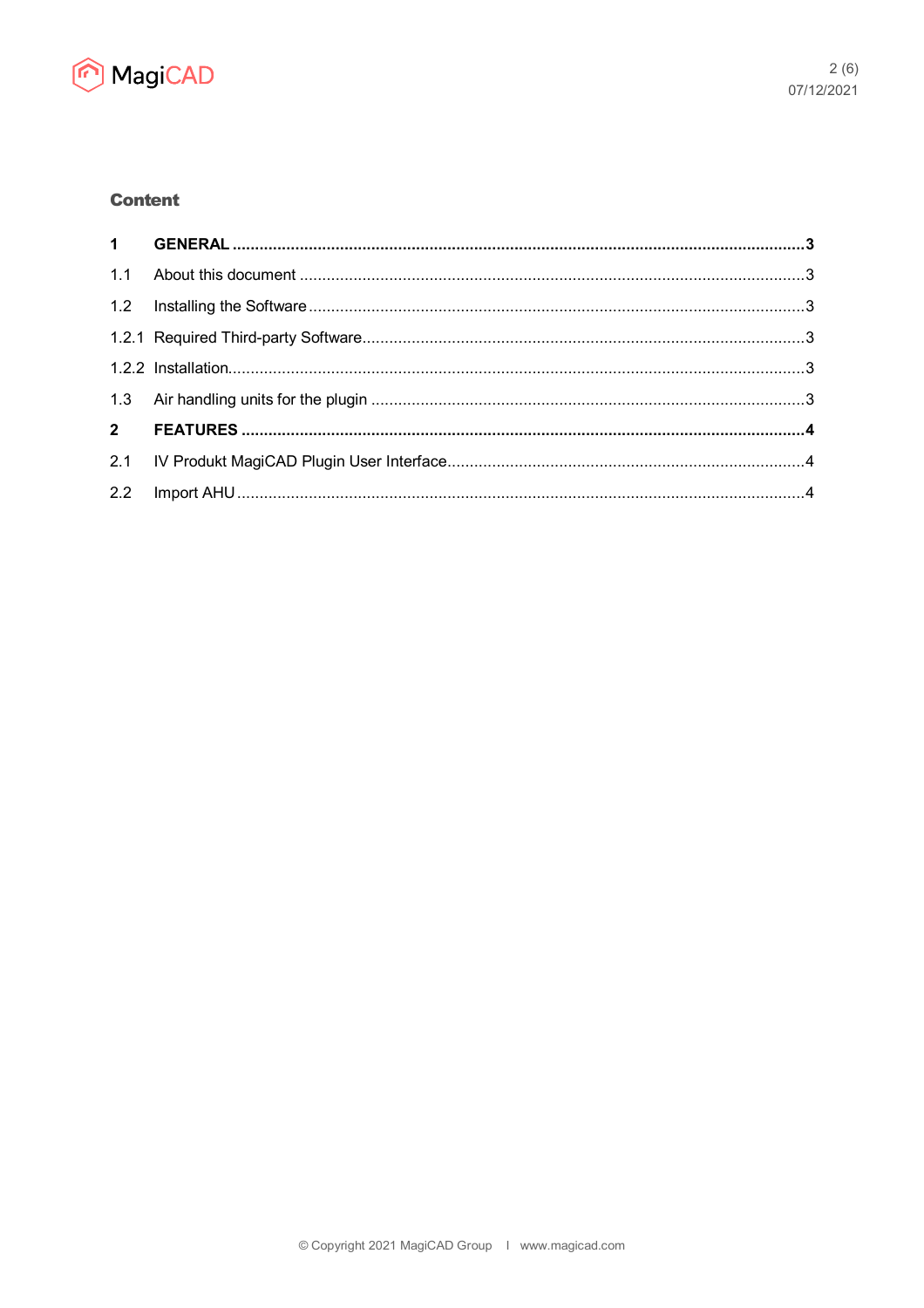

## 1 General

#### 1.1 About this document

This document contains instructions on using *IV Produkt MagiCAD plugin for Revit*. The plugin is a CAD extension application for importing air handling units into Revit and MagiCAD for Revit from IV Produkt Designer application.

## 1.2 Installing the Software

#### 1.2.1 Required Third-party Software

IV Produkt MagiCAD plugins work with the following MagiCAD for Revit versions:

#### **Revit**

Revit 2018, 2019, 2020, 2021, 2022

#### **MagiCAD (optional)**

- MagiCAD for Revit 2021 (with Revit 2018, 2019, 2020, 2021)
- MagiCAD for Revit 2022 (with Revit 2018, 2019, 2020, 2021, 2022)

#### 1.2.2 Installation

- 1. Download setup file from https://portal.magicad.com/download/ProductSearch?searchStr=IV%20Produkt&categoryId=3
- 2. Install IV Produkt MagiCAD plugin for Revit.

Administrator privileges are recommended for the installation.

## 1.3 Air handling units for the plugin

The air handling unit must be configured in the IV Produkt Designer application before using the plugin.

The plugin receives the air handling unit data from the IV Produkt Designer application in the transfer file (file extension is MAH). The transfer file must be saved somewhere where the plugin can use it.

The transfer file can contain more than one air handling unit at a time.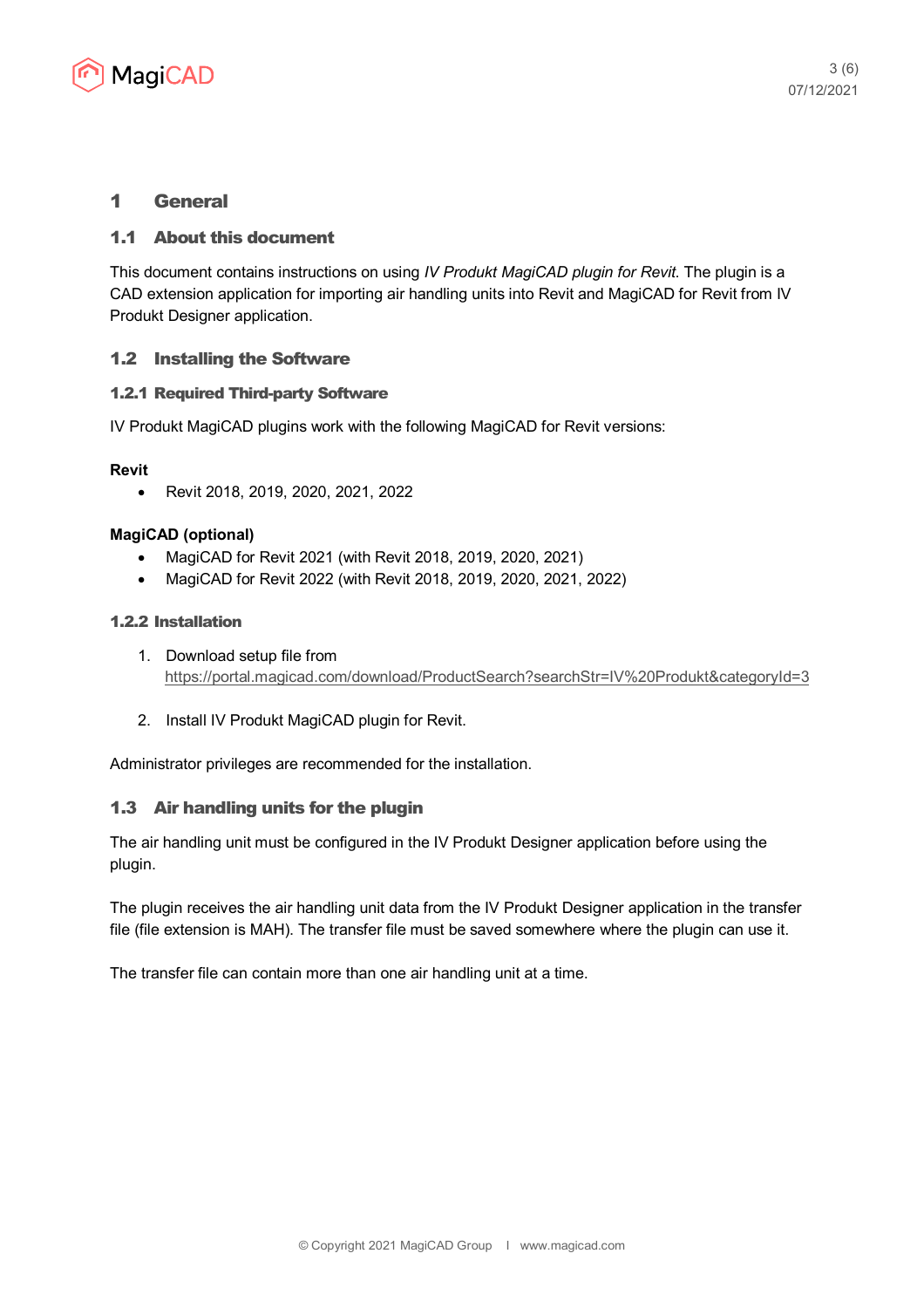

## 2 Features

## 2.1 IV Produkt MagiCAD Plugin User Interface

The plugin can be found in *Add-Ins* menu in Revit.



## 2.2 Import AHU

This feature allows the plugin user to select a transfer file (\*.MAH) and import the air handling unit(s) to Revit and MagiCAD for Revit.

Before the *Import AHU* feature from the plugin is used, the air handling unit(s) needs to be first exported from the IV Produkt Designer application.

The user of the IV Produkt Designer application and the plugin can be a different person.

Follow these steps for importing a IV Produkt air handling unit into MagiCAD/Revit.

1. Click *Import AHU* button from Add-Ins ribbon panel in Revit.



2. Select the MAH file from the file dialog.

| R Open                                                                                                                                               |                                        |                                 |                 |                 | $\times$                                 |  |
|------------------------------------------------------------------------------------------------------------------------------------------------------|----------------------------------------|---------------------------------|-----------------|-----------------|------------------------------------------|--|
| This PC $\rightarrow$ Documents $\rightarrow$ IV Produkt<br>$\circ$<br>$\circ$<br>Search IV Produkt<br>$\rightarrow$<br>$\checkmark$<br>$\checkmark$ |                                        |                                 |                 |                 |                                          |  |
| Organize $\star$                                                                                                                                     | New folder                             |                                 |                 |                 | 6≣ ≁<br>$\bullet$<br>Ш                   |  |
| <b>Quick access</b>                                                                                                                                  | ́                                      | $\widehat{\phantom{a}}$<br>Name | Date modified   | <b>Type</b>     | Size                                     |  |
| <b>Desktop</b>                                                                                                                                       | ⊀                                      | IV Produkt - Demo AHU.mah       | 30.11.2021 9:11 | <b>MAH File</b> | 33 KB                                    |  |
| $\bullet$ Downloads $\star$                                                                                                                          |                                        |                                 |                 |                 |                                          |  |
| ■ Documents <b>★</b>                                                                                                                                 |                                        |                                 |                 |                 |                                          |  |
| Pictures                                                                                                                                             | ★                                      |                                 |                 |                 |                                          |  |
| <b>Projects</b>                                                                                                                                      | $\star$                                |                                 |                 |                 |                                          |  |
| MagiCAD                                                                                                                                              | ★                                      |                                 |                 |                 |                                          |  |
| <b>T</b> ools                                                                                                                                        | $\star \vee$                           |                                 |                 |                 |                                          |  |
|                                                                                                                                                      | File name:   IV Produkt - Demo AHU.mah |                                 |                 |                 | MagiCAD Ahu File (*.mah)<br>$\checkmark$ |  |
|                                                                                                                                                      |                                        |                                 |                 | Open            | Cancel                                   |  |
|                                                                                                                                                      |                                        |                                 |                 |                 | al,                                      |  |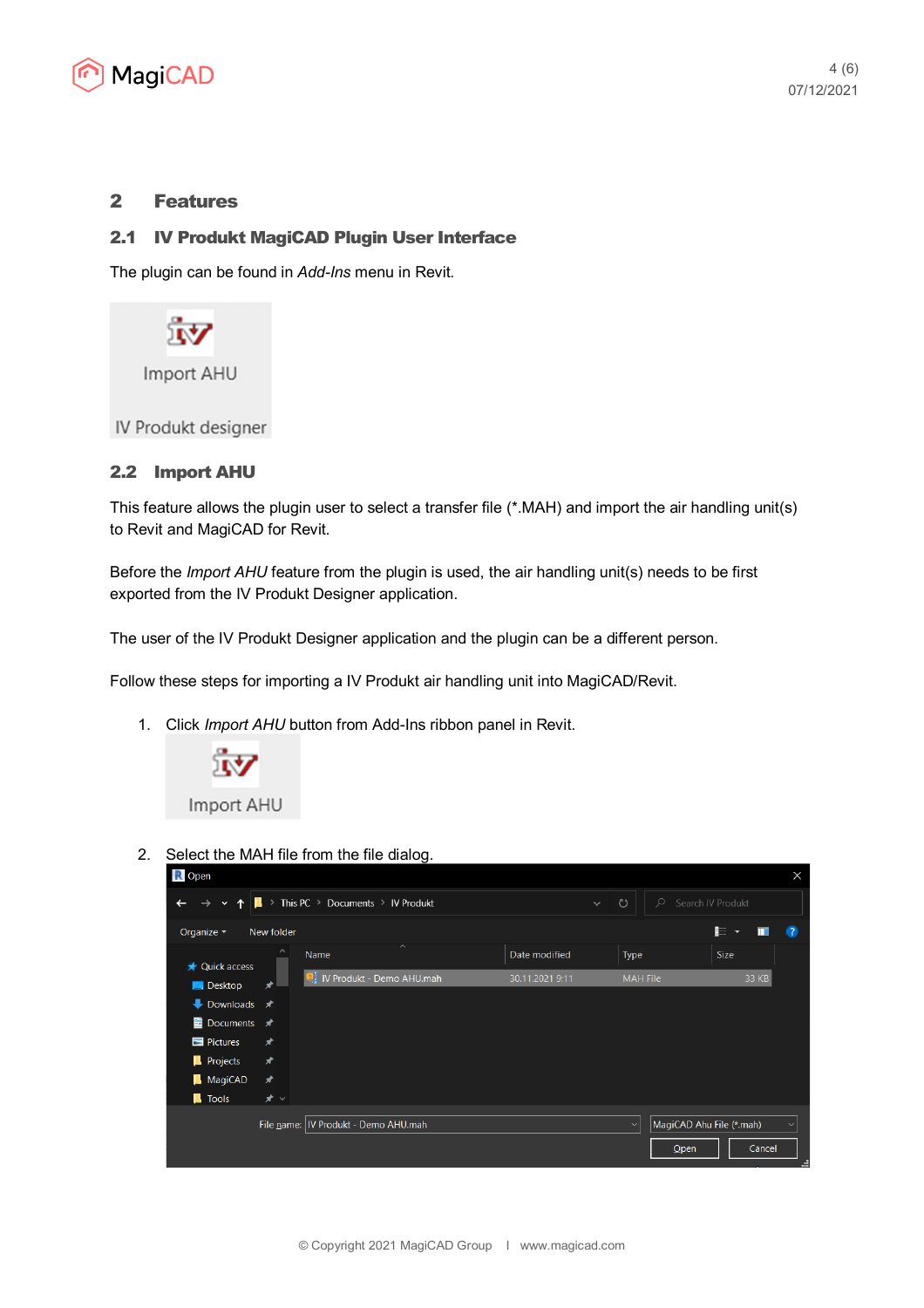

3. After clicking the *Open* button, the plugin reads the transfer file (\*.MAH) and loads the air handling unit(s) to the installation dialog.



The geometry of the product is displayed on the top right side. The product can be zoomed with the mouse wheel.

Before installing the product to the Revit or MagiCAD for Revit, the systems can be selected for each duct connection. The systems for each duct connections are read from the active Revit project. The duct system selections are not mandatory at this point.

The installation height (offset) of the product can be defined in the installation dialog. The offset value can be changed later in Revit.

Please notice that it is possible to uncheck *Insert* checkbox in case you want to exclude some of the air handling units from the insert operation.